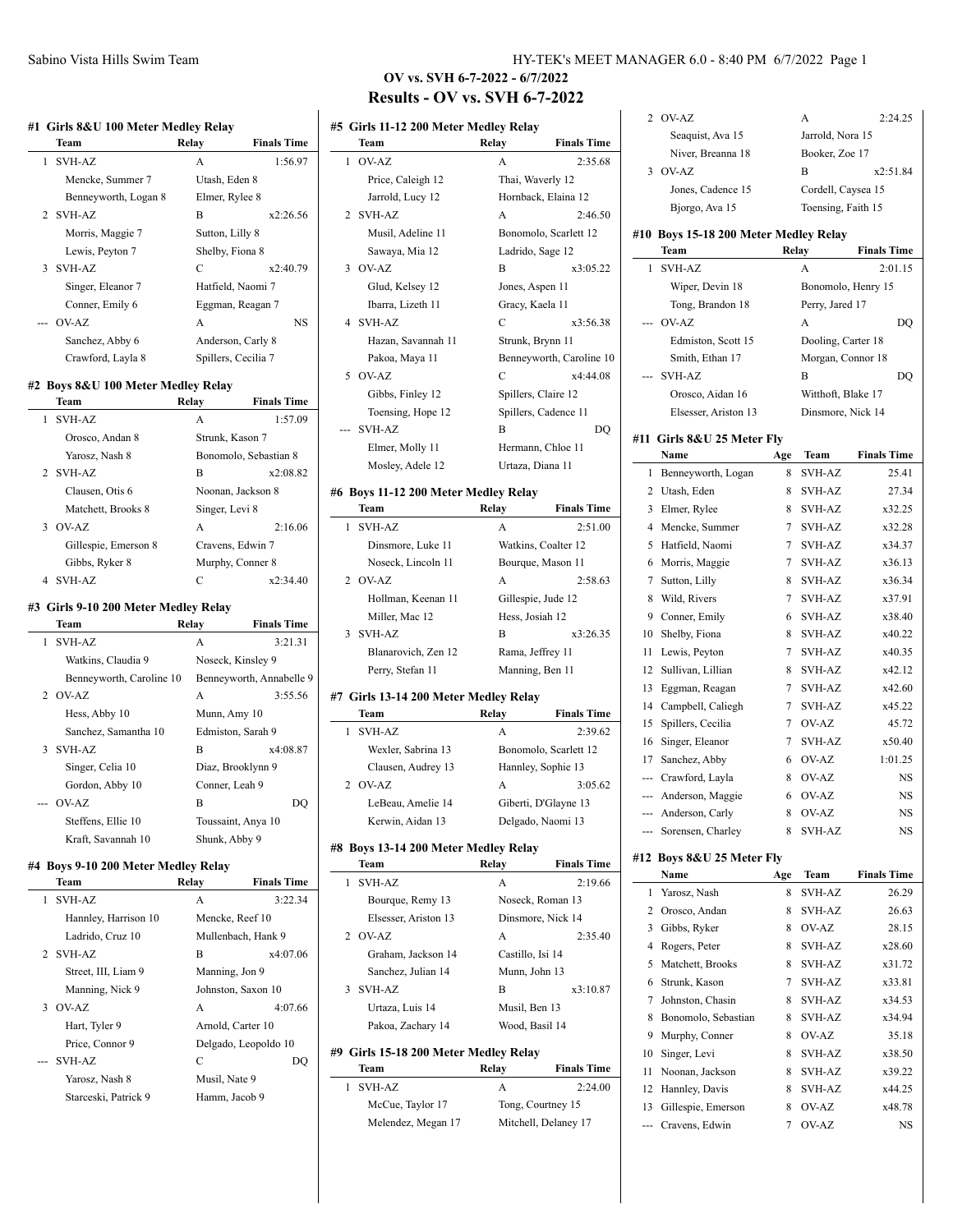|        | #13 Girls 9-10 50 Meter Fly          |           |                  |                    |
|--------|--------------------------------------|-----------|------------------|--------------------|
|        | Name                                 | Age       | Team             | <b>Finals Time</b> |
| 1      | Hess, Abby                           | 10        | OV-AZ            | 43.87              |
| 2      | Sanchez, Samantha                    | 10        | OV-AZ            | 44.50              |
| 3      | Benneyworth, Caroline                | 10        | SVH-AZ           | 49.19              |
| 4      | Noseck, Kinsley                      | 9         | SVH-AZ           | 51.50              |
| 5      | Benneyworth, Annabelle               | 9         | <b>SVH-AZ</b>    | x55.75             |
| 6      | Watkins, Claudia                     | 9         | <b>SVH-AZ</b>    | x59.57             |
| 7      | Lauber, Lily                         | 10        | <b>SVH-AZ</b>    | x1:05.78           |
| 8      | Conner, Leah                         | 9         | <b>SVH-AZ</b>    | x1:06.56           |
| 9      | Gordon, Abby                         | 10        | <b>SVH-AZ</b>    | x1:08.81           |
| 10     | Kraft, Savannah                      | 10        | OV-AZ            | x1:10.22           |
| 11     | Steffens, Ellie                      | 10        | OV-AZ            | x1:11.09           |
| 12     | Munn, Amy                            | 10        | OV-AZ            | x1:12.37           |
| 13     | Singer, Celia                        | 10        | <b>SVH-AZ</b>    | x1:13.41           |
| 14     | Zajicek, Elouise                     | 10        | <b>SVH-AZ</b>    | x1:15.22           |
| 15     | Toussaint, Anya                      | 10        | OV-AZ            | x1:27.37           |
| 16     | Urquijo, Sophia                      | 9         | <b>SVH-AZ</b>    | x1:32.51           |
| ---    | Blume, Ava                           | 9         | OV-AZ            | DQ                 |
| ---    | Pakoa, Sami                          | 9         | <b>SVH-AZ</b>    | DQ                 |
| ---    | Diaz, Brooklynn                      | 9         | <b>SVH-AZ</b>    | DQ                 |
| ---    | Shunk, Abby                          | 9         | OV-AZ            | NS                 |
|        | Dubs, Quinn                          | 9         | OV-AZ            | <b>NS</b>          |
| ---    | Edmiston, Sarah                      | 9         | OV-AZ            | NS                 |
|        |                                      |           |                  |                    |
| #14    | Boys 9-10 50 Meter Fly               |           |                  |                    |
|        | Name                                 | Age       | Team             | <b>Finals Time</b> |
| 1      | Ladrido, Cruz                        | 10        | <b>SVH-AZ</b>    | 45.94              |
| 2      | Mullenbach, Hank                     | 9         | SVH-AZ           | 55.21              |
| 3      | Mencke, Reef                         | 10        | SVH-AZ           | x57.81             |
|        |                                      |           |                  |                    |
| 4      | Manning, Jon                         | 9         | <b>SVH-AZ</b>    | x59.82             |
| 5      | Manning, Nick                        | 9         | <b>SVH-AZ</b>    | x1:00.78           |
| 6      | Rogers, Michael                      | 10        | <b>SVH-AZ</b>    | x1:02.03           |
| 7      | Starceski, Patrick                   | 9         | <b>SVH-AZ</b>    | x1:04.05           |
| 8      | Price, Connor                        | 9         | OV-AZ            | 1:05.81            |
| 9      | Hart, Tyler                          | 9         | OV-AZ            | 1:17.78            |
| 10     | Street, III, Liam                    | 9         | <b>SVH-AZ</b>    | x1:20.85           |
| 11     | Hamm, Jacob                          | 9         | SVH-AZ           | x1:23.06           |
| 12     | Johnston, Saxon                      | 10        | SVH-AZ           | x1:24.10           |
| 13     | Musil, Nate                          | 9         | <b>SVH-AZ</b>    | x1:28.44           |
| 14     | Delgado, Leopoldo                    | 10        | OV-AZ            | x1:31.46           |
| 15     | Blanarovich, Maks                    | 10        | SVH-AZ           | x1:32.81           |
|        | --- Duerk, Alexander                 | 9         | OV-AZ            | DQ                 |
|        | --- Hannley, Harrison                | 10        | <b>SVH-AZ</b>    | DQ                 |
| ---    | Doyle, Kai                           | 10        | OV-AZ            | DQ                 |
|        | Cravens, Eliijah                     | 9         | OV-AZ            | NS                 |
|        |                                      |           |                  |                    |
|        | #15 Girls 11-12 50 Meter Fly<br>Name |           | Team             | <b>Finals Time</b> |
| 1      |                                      | Age<br>12 | OV-AZ            | 38.84              |
|        | Jarrold, Lucy                        |           |                  |                    |
| 2      | Hornback, Elaina                     | 12        | OV-AZ            | 38.93              |
| 3      | Thai, Waverly                        | 12        | OV-AZ            | x39.78             |
| 4      | Price, Caleigh                       | 12        | OV-AZ            | x40.25             |
| 5<br>6 | Bonomolo, Scarlett<br>Sawaya, Mia    | 12<br>12  | SVH-AZ<br>SVH-AZ | 40.63<br>42.69     |

\*7 Ladrido, Sage 12 SVH-AZ x45.97

**OV vs. SVH 6-7-2022 - 6/7/2022 Results - OV vs. SVH 6-7-2022**

| *9   | Glud, Kelsey                        | 12       | OV-AZ           | x47.19             |
|------|-------------------------------------|----------|-----------------|--------------------|
| $*9$ | Gracy, Kaela                        | 11       | OV-AZ           | x47.19             |
| 11   | Jones, Aspen                        | 11       | OV-AZ           | x48.65             |
| 12   | Musil, Adeline                      | 11       | <b>SVH-AZ</b>   | x48.81             |
| 13   | Mosley, Adele                       | 12       | <b>SVH-AZ</b>   | x50.09             |
| 14   | Spillers, Cadence                   | 11       | OV-AZ           | x50.93             |
| 15   | Spillers, Claire                    | 12       | OV-AZ           | x51.72             |
| 16   | Elmer, Molly                        | 11       | <b>SVH-AZ</b>   | x56.00             |
| 17   | Urtaza, Diana                       | 11       | <b>SVH-AZ</b>   | x58.57             |
| 18   | Pakoa, Maya                         | 11       | <b>SVH-AZ</b>   | x1:05.31           |
| 19   | Strunk, Brynn                       | 11       | <b>SVH-AZ</b>   | x1:12.50           |
| ---  | Hermann, Chloe                      | 11       | <b>SVH-AZ</b>   | DQ                 |
| ---  | Hazan, Savannah                     | 11       | SVH-AZ          | DO                 |
| ---  | Toensing, Hope                      | 12       | OV-AZ           | NS                 |
| ---  | Dubs, Kenley                        | 12       | OV-AZ           | NS                 |
|      |                                     |          |                 |                    |
|      | #16 Boys 11-12 50 Meter Fly         |          |                 |                    |
|      | Name                                | Age      | Team            | <b>Finals Time</b> |
| 1    | Noseck, Lincoln                     | 11       | <b>SVH-AZ</b>   | 41.25              |
| 2    | Bourque, Mason                      | 11       | SVH-AZ          | 42.75              |
| 3    | Hess, Josiah                        | 12       | OV-AZ           | 43.87              |
| 4    | Miller, Mac                         | 12       | OV-AZ           | 44.43              |
| 5    | Perry, Stefan                       | 11       | <b>SVH-AZ</b>   | x51.93             |
| 6    | Petersen, Ben                       | 11       | OV-AZ           | x54.94             |
| 7    | Manning, Ben                        | 11       | SVH-AZ          | x55.34             |
| 8    | Gillespie, Jude                     | 12       | OV-AZ           | x57.72             |
| 9    | Blanarovich, Zen                    | 12       | <b>SVH-AZ</b>   | x57.87             |
| 10   | Hollman, Keenan                     | 11       | OV-AZ           | x59.81             |
| 11   | Rama, Jeffrey                       | 11       | <b>SVH-AZ</b>   | x1:00.69           |
|      |                                     |          |                 |                    |
| 12   | Cordell, Owen                       | 12       | OV-AZ           | x1:05.78           |
| 13   | Rogers, Enoch                       | 12       | SVH-AZ          | x1:13.41           |
| 14   | Hughes, Liam                        | 11       | SVH-AZ          | x1:48.43           |
| ---  | Dinsmore, Luke                      | 11       | SVH-AZ          | DQ                 |
| ---  | Delgado, Braden                     | 12       | OV-AZ           | NS                 |
|      | #17 Girls 13-14 50 Meter Fly        |          |                 |                    |
|      | Name                                | Age      | Team            | <b>Finals Time</b> |
| 1    | Clausen, Audrey                     | 13       | <b>SVH-AZ</b>   | 37.82              |
| 2    | Davis, Zoey                         | 13       | OV-AZ           | 37.94              |
| 3    | Wexler, Sabrina                     | 13       | <b>SVH-AZ</b>   | 39.97              |
| 4    | Hannley, Sophie                     | 13       | <b>SVH-AZ</b>   | x42.06             |
| 5    | Giberti, D'Glayne                   | 13       | OV-AZ           | 44.21              |
| 6    | Kerwin, Aidan                       | 13       | OV-AZ           | x47.15             |
| 7    | LeBeau, Amelie                      | 14       | OV-AZ           | x49.34             |
| 8    | Delgado, Naomi                      | 13       | OV-AZ           | x1:00.28           |
|      |                                     |          |                 |                    |
|      | #18 Boys 13-14 50 Meter Fly<br>Name | Age      | Team            | <b>Finals Time</b> |
| 1    | Castillo, Isi                       | 14       | OV-AZ           | 32.28              |
| 2    | Dinsmore, Nick                      | 14       | SVH-AZ          | 34.22              |
| 3    | Elsesser, Ariston                   | 13       | SVH-AZ          | 34.91              |
| 4    | Malley, Max                         | 13       | SVH-AZ          | x35.22             |
| 5    | Pakoa, Zachary                      | 14       | SVH-AZ          | x38.28             |
| 6    | Bourque, Remy                       | 13       | SVH-AZ          | x38.31             |
| 7    | Noseck, Roman                       | 13       | SVH-AZ          | x38.50             |
| 8    |                                     |          |                 |                    |
| 9    | Musil, Ben                          | 13<br>14 | SVH-AZ          | x43.03             |
| 10   | Graham, Jackson<br>Wexler, Ben      | 14       | OV-AZ<br>SVH-AZ | 44.82<br>x45.78    |

| 11  | Urtaza, Luis                 | 14  | <b>SVH-AZ</b> | x49.94             |
|-----|------------------------------|-----|---------------|--------------------|
| 12  | Alger, Ethan                 | 13  | OV-AZ         | x50.37             |
| 13  | Johnston, Cavan              | 14  | <b>SVH-AZ</b> | x1:00.97           |
| 14  | Wood, Basil                  | 14  | <b>SVH-AZ</b> | x1:11.01           |
| --- | Sanchez, Julian              | 14  | OV-AZ         | DO                 |
| --- | Gracy, Braeden               | 13  | OV-AZ         | NS                 |
|     | #19 Girls 15-18 50 Meter Fly |     |               |                    |
|     | Name                         | Age | Team          | <b>Finals Time</b> |
| 1   | Melendez, Megan              | 17  | <b>SVH-AZ</b> | 31.98              |
| 2   | Manley, Laura                | 16  | OV-AZ         | 33.06              |
| 3   | Tong, Courtney               | 15  | <b>SVH-AZ</b> | 36.09              |
| 4   | Jarrold, Nora                | 15  | OV-AZ         | 36.25              |
| 5   | Niver, Breanna               | 18  | OV-AZ         | x36.44             |
| 6   | Arvizu, Annah                | 17  | OV-AZ         | x37.61             |
| 7   | Barela, Frankie              | 16  | SVH-AZ        | x38.18             |
| 8   | Mitchell, Delaney            | 17  | <b>SVH-AZ</b> | x38.38             |
| 9   | Merritt, Fiona               | 18  | OV-AZ         | x38.44             |
| 10  | Mitchell, Avery              | 15  | <b>SVH-AZ</b> | x38.57             |
| 11  | Musil, Liliana               | 15  | <b>SVH-AZ</b> | x41.00             |
| 12  | Booker, Zoe                  | 17  | OV-AZ         | x41.06             |
| 13  | Haymore, Nicole              | 17  | OV-AZ         | x41.12             |
| 14  | Wood, Lily                   | 17  | <b>SVH-AZ</b> | x42.03             |
| 15  | Bjorgo, Ava                  | 15  | OV-AZ         | x43.50             |
| 16  | Jones, Cadence               | 15  | OV-AZ         | x46.62             |
| 17  | Cordell, Caysea              | 15  | OV-AZ         | x47.34             |
| --- | Seaquist, Ava                | 15  | OV-AZ         | NS                 |
|     |                              |     |               |                    |
|     | #20 Boys 15-18 50 Meter Fly  |     |               |                    |
|     | Name                         | Age | Team          | <b>Finals Time</b> |
| 1   | Edmiston, Scott              | 15  | OV-AZ         | 27.78              |
| 2   | Dooling, Carter              | 18  | OV-AZ         | 27.82              |
| 3   | Tong, Brandon                | 18  | SVH-AZ        | 28.56              |
| 4   | Perry, Jared                 | 17  | <b>SVH-AZ</b> | 29.50              |
| 5   | Orosco, Aidan                | 16  | SVH-AZ        | x31.78             |
| 6   | Bonomolo, Henry              | 15  | <b>SVH-AZ</b> | x33.83             |
| 7   | Smith, Ethan                 | 17  | OV-AZ         | x34.66             |
| 8   | Witthoft, Blake              | 17  | <b>SVH-AZ</b> | x35.81             |
| 9   | Hartzell, Noah               | 16  | OV-AZ         | x36.03             |
| 10  | Shanklin, Tanner             | 17  | OV-AZ         | x37.44             |
|     | --- Wiper, Devin             | 18  | <b>SVH-AZ</b> | DQ                 |
|     | Morgan, Connor               | 18  | OV-AZ         | NS                 |
|     | #21A Girls 6&U 25 Meter Back |     |               |                    |
|     | Name                         | Age | Team          | <b>Finals Time</b> |
| 1   | Conner, Emily                | 6   | SVH-AZ        | 40.00              |
| 2   | Robertson, Laney             | 5   | SVH-AZ        | 40.62              |
| 3   | White, Addie                 | 6   | SVH-AZ        | x43.00             |
| 4   | Estes, Addison               | 5   | SVH-AZ        | x45.45             |
| 5   | Lauber, Evie                 | 6   | <b>SVH-AZ</b> | x48.28             |
| 6   | Urquijo, Mia                 | 6   | <b>SVH-AZ</b> | x49.00             |
| 7   | Sanchez, Abby                | 6   | OV-AZ         | 51.78              |
| 8   | Matchett, Luci               | 6   | <b>SVH-AZ</b> | x53.32             |
| 9   |                              | 5   | <b>SVH-AZ</b> |                    |
|     | Singer, Madelyn              |     |               | x1:28.03           |
| --- | Anderson, Maggie             | 6   | OV-AZ         | NS                 |
|     | #21B Girls 8&U 25 Meter Back |     |               |                    |
|     | Name                         | Age | Team          | <b>Finals Time</b> |
| 1   | Utash, Eden                  | 8   | <b>SVH-AZ</b> | 26.12              |
|     |                              |     |               |                    |
|     |                              |     |               |                    |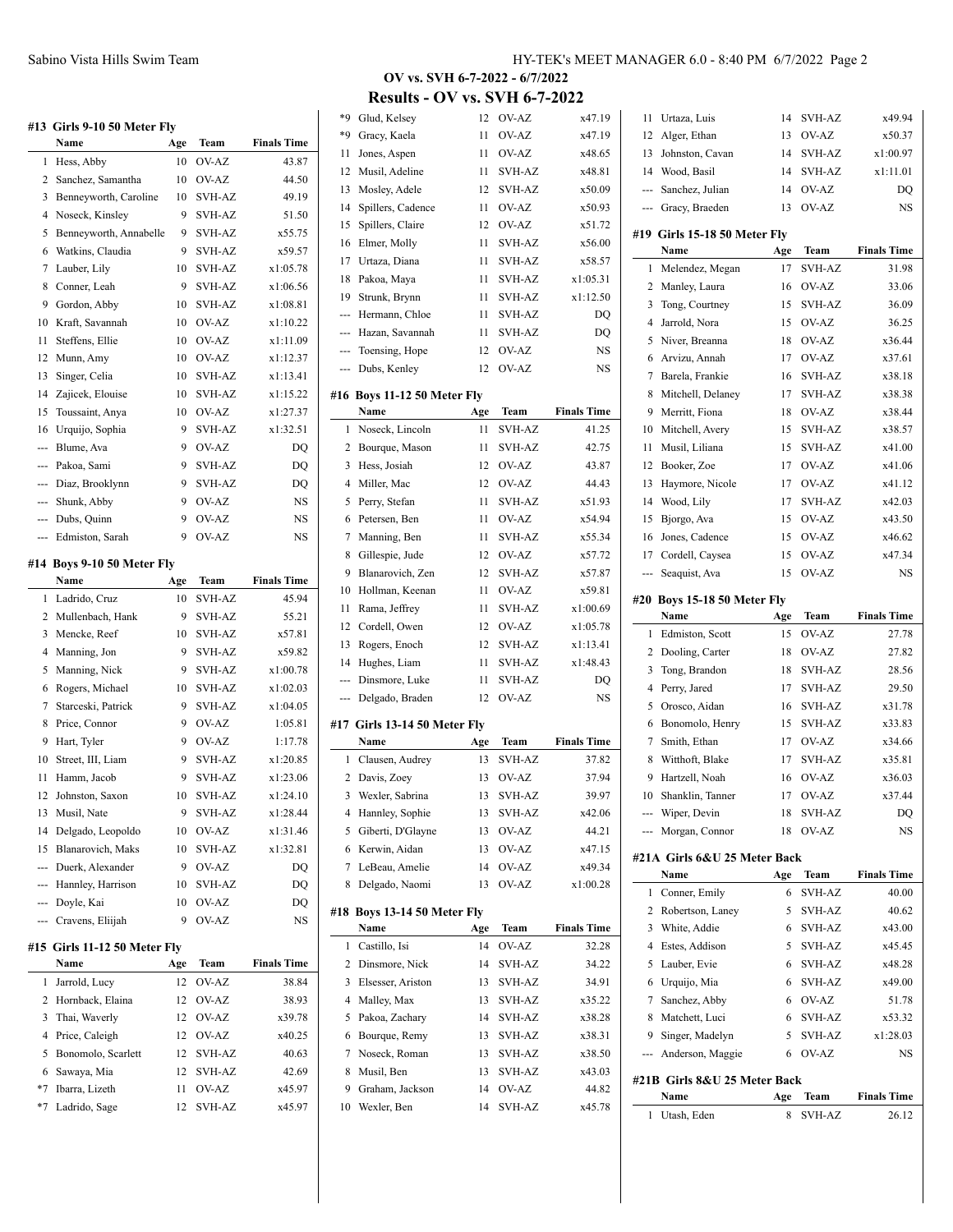### **(#21B Girls 8&U 25 Meter Back)**

|     | (#21B Girls 8&U 25 Meter Back) |     |               |                    |
|-----|--------------------------------|-----|---------------|--------------------|
| 2   | Zajicek, Eleanor               | 8   | <b>SVH-AZ</b> | 26.47              |
| 3   | Benneyworth, Logan             | 8   | SVH-AZ        | x28.62             |
| 4   | Mencke, Summer                 | 7   | <b>SVH-AZ</b> | x30.13             |
| 5   | Hatfield, Naomi                | 7   | SVH-AZ        | x31.82             |
| 6   | Shelby, Fiona                  | 8   | SVH-AZ        | x31.97             |
| 7   | Morris, Maggie                 | 7   | <b>SVH-AZ</b> | x33.16             |
| 8   | Elmer, Rylee                   | 8   | SVH-AZ        | x33.47             |
| 9   | Wild, Rivers                   | 7   | SVH-AZ        | x34.09             |
| 10  | Sullivan, Lillian              | 8   | SVH-AZ        | x35.47             |
| 11  | Sutton, Lilly                  | 8   | SVH-AZ        | x38.72             |
| 12  | Singer, Eleanor                | 7   | <b>SVH-AZ</b> | x38.84             |
| 13  | Spillers, Cecilia              | 7   | OV-AZ         | 41.88              |
| 14  | Eggman, Reagan                 | 7   | SVH-AZ        | x42.62             |
| 15  | Lewis, Peyton                  | 7   | SVH-AZ        | x43.50             |
| 16  | Campbell, Caliegh              | 7   | SVH-AZ        | x45.84             |
| 17  | Yancey, Penelope               | 7   | SVH-AZ        | x53.25             |
| --- | Crawford, Layla                | 8   | OV-AZ         | NS                 |
| --- | Sorensen, Charley              | 8   | <b>SVH-AZ</b> | NS                 |
| --- | Anderson, Carly                | 8   | OV-AZ         | NS                 |
|     | #22A Boys 6&U 25 Meter Back    |     |               |                    |
|     | Name                           | Age | Team          | <b>Finals Time</b> |
| 1   | Clausen, Otis                  | 6   | <b>SVH-AZ</b> | 34.21              |
| 2   | George, Boz                    | 6   | SVH-AZ        | 39.44              |
| 3   | Lee, Caleb                     | 6   | OV-AZ         | 45.12              |
| 4   | Mullenbach, Otis               | 6   | SVH-AZ        | x53.16             |
| 5   | Yancey, Bennett                | 5   | SVH-AZ        | x57.87             |
| 6   | Kordas, Dax                    | 6   | SVH-AZ        | x1:25.47           |
| --- | Hollman, Sebastian             | 5   | OV-AZ         | NS                 |
|     |                                |     |               |                    |
|     | #22B Boys 8&U 25 Meter Back    |     |               |                    |
|     | Name                           |     |               | <b>Finals Time</b> |
|     |                                | Age | Team          |                    |
| 1   | Yarosz, Nash                   | 8   | SVH-AZ        | 25.82              |
| 2   | Gibbs, Ryker                   | 8   | OV-AZ         | 26.66              |
| 3   | Orosco, Andan                  | 8   | SVH-AZ        | 29.00              |
| 4   | Murphy, Conner                 | 8   | OV-AZ         | 31.56              |
| 5   | Strunk, Kason                  | 7   | SVH-AZ        | x31.75             |
| 6   | Noonan, Jackson                | 8   | SVH-AZ        | x31.88             |
| 7   | Bonomolo, Sebastian            | 8   | SVH-AZ        | x32.03             |
| 8   | Rogers, Peter                  | 8   | SVH-AZ        | x32.50             |
| *9  | Matchett, Brooks               | 8   | SVH-AZ        | x32.81             |
| *9  | Singer, Levi                   | 8   | SVH-AZ        | x32.81             |
| 11  | Moreno, Jacob                  | 7   | OV-AZ         | x37.53             |
| 12  | Gillespie, Emerson             | 8   | OV-AZ         | x39.72             |
| 13  | Johnston, Chasin               | 8   | SVH-AZ        | x41.97             |
| 14  | Hannley, Davis                 | 8   | SVH-AZ        | x47.13             |
| 15  | Steffens, Samson               | 7   | OV-AZ         | x47.16             |
| --- | Cravens, Edwin                 | 7   | OV-AZ         | <b>NS</b>          |
| #23 | Girls 9-10 50 Meter Back       |     |               |                    |
|     | Name                           | Age | Team          | <b>Finals Time</b> |
| 1   | Hess, Abby                     | 10  | OV-AZ         | 45.15              |
| 2   | Benneyworth, Caroline          | 10  | SVH-AZ        | 47.19              |
| 3   | Sanchez, Samantha              | 10  | OV-AZ         | 51.57              |
| 4   | Noseck, Kinsley                | 9   | SVH-AZ        | 51.75              |
| 5   | Watkins, Claudia               | 9   | SVH-AZ        | x53.09             |

## **OV vs. SVH 6-7-2022 - 6/7/2022 Results - OV vs. SVH 6-7-2022**

| 7<br>Conner, Leah<br>9<br><b>SVH-AZ</b><br>Gordon, Abby<br>SVH-AZ<br>8<br>10<br>9<br>Munn, Amy<br>OV-AZ<br>10<br>Singer, Celia<br>10<br>10<br>SVH-AZ<br>Steffens, Ellie<br>OV-AZ<br>11<br>10<br>12 Lauber, Lily<br><b>SVH-AZ</b><br>10<br>Toussaint, Anya<br>OV-AZ<br>13<br>10<br>Kraft, Savannah<br>OV-AZ<br>14<br>10<br>15<br>Pakoa, Sami<br>9<br><b>SVH-AZ</b><br>Diaz, Brooklynn<br>9<br>SVH-AZ<br>16<br>17 Blume, Ava<br>9<br>OV-AZ<br>Urquijo, Sophia<br>9<br>SVH-AZ<br>18<br>--- Zajicek, Elouise<br>10<br>SVH-AZ<br>Shunk, Abby<br>9<br>OV-AZ<br>---<br>--- Dubs, Quinn<br>9<br>OV-AZ<br>--- Edmiston, Sarah<br>9<br>OV-AZ<br>#24 Boys 9-10 50 Meter Back<br>Name<br>Team<br>Age | x57.00<br>x1:02.62<br>x1:03.62<br>x1:06.60<br>x1:08.22<br>x1:08.29<br>x1:09.12<br>x1:10.72<br>x1:12.91<br>x1:17.41<br>x1:24.50<br>x1:30.50<br>DQ<br>NS<br>NS<br>NS |
|------------------------------------------------------------------------------------------------------------------------------------------------------------------------------------------------------------------------------------------------------------------------------------------------------------------------------------------------------------------------------------------------------------------------------------------------------------------------------------------------------------------------------------------------------------------------------------------------------------------------------------------------------------------------------------------|--------------------------------------------------------------------------------------------------------------------------------------------------------------------|
|                                                                                                                                                                                                                                                                                                                                                                                                                                                                                                                                                                                                                                                                                          |                                                                                                                                                                    |
|                                                                                                                                                                                                                                                                                                                                                                                                                                                                                                                                                                                                                                                                                          |                                                                                                                                                                    |
|                                                                                                                                                                                                                                                                                                                                                                                                                                                                                                                                                                                                                                                                                          |                                                                                                                                                                    |
|                                                                                                                                                                                                                                                                                                                                                                                                                                                                                                                                                                                                                                                                                          |                                                                                                                                                                    |
|                                                                                                                                                                                                                                                                                                                                                                                                                                                                                                                                                                                                                                                                                          |                                                                                                                                                                    |
|                                                                                                                                                                                                                                                                                                                                                                                                                                                                                                                                                                                                                                                                                          |                                                                                                                                                                    |
|                                                                                                                                                                                                                                                                                                                                                                                                                                                                                                                                                                                                                                                                                          |                                                                                                                                                                    |
|                                                                                                                                                                                                                                                                                                                                                                                                                                                                                                                                                                                                                                                                                          |                                                                                                                                                                    |
|                                                                                                                                                                                                                                                                                                                                                                                                                                                                                                                                                                                                                                                                                          |                                                                                                                                                                    |
|                                                                                                                                                                                                                                                                                                                                                                                                                                                                                                                                                                                                                                                                                          |                                                                                                                                                                    |
|                                                                                                                                                                                                                                                                                                                                                                                                                                                                                                                                                                                                                                                                                          |                                                                                                                                                                    |
|                                                                                                                                                                                                                                                                                                                                                                                                                                                                                                                                                                                                                                                                                          |                                                                                                                                                                    |
|                                                                                                                                                                                                                                                                                                                                                                                                                                                                                                                                                                                                                                                                                          |                                                                                                                                                                    |
|                                                                                                                                                                                                                                                                                                                                                                                                                                                                                                                                                                                                                                                                                          |                                                                                                                                                                    |
|                                                                                                                                                                                                                                                                                                                                                                                                                                                                                                                                                                                                                                                                                          |                                                                                                                                                                    |
|                                                                                                                                                                                                                                                                                                                                                                                                                                                                                                                                                                                                                                                                                          |                                                                                                                                                                    |
|                                                                                                                                                                                                                                                                                                                                                                                                                                                                                                                                                                                                                                                                                          |                                                                                                                                                                    |
|                                                                                                                                                                                                                                                                                                                                                                                                                                                                                                                                                                                                                                                                                          |                                                                                                                                                                    |
|                                                                                                                                                                                                                                                                                                                                                                                                                                                                                                                                                                                                                                                                                          | <b>Finals Time</b>                                                                                                                                                 |
| Hannley, Harrison<br><b>SVH-AZ</b><br>10<br>1                                                                                                                                                                                                                                                                                                                                                                                                                                                                                                                                                                                                                                            | 49.68                                                                                                                                                              |
| Manning, Nick<br>2<br>9<br>SVH-AZ                                                                                                                                                                                                                                                                                                                                                                                                                                                                                                                                                                                                                                                        | 53.06                                                                                                                                                              |
| Ladrido, Cruz<br>SVH-AZ<br>3<br>10                                                                                                                                                                                                                                                                                                                                                                                                                                                                                                                                                                                                                                                       | x54.22                                                                                                                                                             |
| 4<br>Mullenbach, Hank<br>SVH-AZ<br>9                                                                                                                                                                                                                                                                                                                                                                                                                                                                                                                                                                                                                                                     | x56.53                                                                                                                                                             |
| Mencke, Reef<br>5<br>SVH-AZ<br>10                                                                                                                                                                                                                                                                                                                                                                                                                                                                                                                                                                                                                                                        | x56.75                                                                                                                                                             |
| Delgado, Leopoldo<br>OV-AZ<br>6<br>10                                                                                                                                                                                                                                                                                                                                                                                                                                                                                                                                                                                                                                                    | 1:00.00                                                                                                                                                            |
| Hart, Tyler<br>OV-AZ<br>7<br>9                                                                                                                                                                                                                                                                                                                                                                                                                                                                                                                                                                                                                                                           | 1:04.84                                                                                                                                                            |
| Rogers, Michael<br>8<br>10<br>SVH-AZ                                                                                                                                                                                                                                                                                                                                                                                                                                                                                                                                                                                                                                                     | x1:05.19                                                                                                                                                           |
| 9<br>Price, Connor<br>9<br>OV-AZ                                                                                                                                                                                                                                                                                                                                                                                                                                                                                                                                                                                                                                                         | x1:07.28                                                                                                                                                           |
| Manning, Jon<br><b>SVH-AZ</b><br>10<br>9                                                                                                                                                                                                                                                                                                                                                                                                                                                                                                                                                                                                                                                 | x1:10.56                                                                                                                                                           |
| Johnston, Saxon<br>11<br>10<br>SVH-AZ                                                                                                                                                                                                                                                                                                                                                                                                                                                                                                                                                                                                                                                    | x1:10.72                                                                                                                                                           |
| Hamm, Jacob<br>9<br><b>SVH-AZ</b><br>12                                                                                                                                                                                                                                                                                                                                                                                                                                                                                                                                                                                                                                                  | x1:10.97                                                                                                                                                           |
| Arnold, Carter<br>OV-AZ<br>13<br>10                                                                                                                                                                                                                                                                                                                                                                                                                                                                                                                                                                                                                                                      | x1:11.31                                                                                                                                                           |
| Musil, Nate<br><b>SVH-AZ</b><br>14<br>9                                                                                                                                                                                                                                                                                                                                                                                                                                                                                                                                                                                                                                                  | x1:12.63                                                                                                                                                           |
| Street, III, Liam<br>9<br><b>SVH-AZ</b><br>15                                                                                                                                                                                                                                                                                                                                                                                                                                                                                                                                                                                                                                            | x1:12.93                                                                                                                                                           |
| OV-AZ<br>Lee, Jackson<br>9<br>16                                                                                                                                                                                                                                                                                                                                                                                                                                                                                                                                                                                                                                                         | x1:16.03                                                                                                                                                           |
| Duerk, Alexander<br>9<br>OV-AZ<br>17                                                                                                                                                                                                                                                                                                                                                                                                                                                                                                                                                                                                                                                     | x1:17.09                                                                                                                                                           |
| Starceski, Patrick<br>9<br>18<br>SVH-AZ                                                                                                                                                                                                                                                                                                                                                                                                                                                                                                                                                                                                                                                  | x1:21.78                                                                                                                                                           |
| Blanarovich, Maks<br><b>SVH-AZ</b><br>19<br>10                                                                                                                                                                                                                                                                                                                                                                                                                                                                                                                                                                                                                                           | x1:23.69                                                                                                                                                           |
|                                                                                                                                                                                                                                                                                                                                                                                                                                                                                                                                                                                                                                                                                          | DQ                                                                                                                                                                 |
| 10<br>OV-AZ<br>Doyle, Kai<br>₩.                                                                                                                                                                                                                                                                                                                                                                                                                                                                                                                                                                                                                                                          |                                                                                                                                                                    |
| Cravens, Eliijah<br>9<br>OV-AZ                                                                                                                                                                                                                                                                                                                                                                                                                                                                                                                                                                                                                                                           | NS                                                                                                                                                                 |
|                                                                                                                                                                                                                                                                                                                                                                                                                                                                                                                                                                                                                                                                                          |                                                                                                                                                                    |
| #25 Girls 11-12 50 Meter Back                                                                                                                                                                                                                                                                                                                                                                                                                                                                                                                                                                                                                                                            |                                                                                                                                                                    |
| Team<br>Name<br>Age<br>1                                                                                                                                                                                                                                                                                                                                                                                                                                                                                                                                                                                                                                                                 | <b>Finals Time</b>                                                                                                                                                 |
| OV-AZ<br>Price, Caleigh<br>12                                                                                                                                                                                                                                                                                                                                                                                                                                                                                                                                                                                                                                                            | 37.87                                                                                                                                                              |
| 2<br>Bonomolo, Scarlett<br>12<br>SVH-AZ                                                                                                                                                                                                                                                                                                                                                                                                                                                                                                                                                                                                                                                  | 40.40                                                                                                                                                              |
| 3<br>Thai, Waverly<br>OV-AZ<br>12                                                                                                                                                                                                                                                                                                                                                                                                                                                                                                                                                                                                                                                        | 41.03                                                                                                                                                              |
| OV-AZ<br>4<br>Jarrold, Lucy<br>12                                                                                                                                                                                                                                                                                                                                                                                                                                                                                                                                                                                                                                                        | x41.34                                                                                                                                                             |
| Hornback, Elaina<br>OV-AZ<br>5<br>12                                                                                                                                                                                                                                                                                                                                                                                                                                                                                                                                                                                                                                                     | x42.91                                                                                                                                                             |
| OV-AZ<br>6<br>Gracy, Kaela<br>11                                                                                                                                                                                                                                                                                                                                                                                                                                                                                                                                                                                                                                                         | x44.34                                                                                                                                                             |
| Glud, Kelsey<br>OV-AZ<br>7<br>12                                                                                                                                                                                                                                                                                                                                                                                                                                                                                                                                                                                                                                                         | x48.06                                                                                                                                                             |
| 8<br>Sawaya, Mia<br>12<br><b>SVH-AZ</b>                                                                                                                                                                                                                                                                                                                                                                                                                                                                                                                                                                                                                                                  | 48.90                                                                                                                                                              |
| Ibarra, Lizeth<br>OV-AZ<br>9<br>11                                                                                                                                                                                                                                                                                                                                                                                                                                                                                                                                                                                                                                                       | x49.06                                                                                                                                                             |
| 10<br>Ladrido, Sage<br>12<br>SVH-AZ                                                                                                                                                                                                                                                                                                                                                                                                                                                                                                                                                                                                                                                      | x49.60                                                                                                                                                             |
| Musil, Adeline<br>11<br>SVH-AZ<br>11                                                                                                                                                                                                                                                                                                                                                                                                                                                                                                                                                                                                                                                     | x50.09                                                                                                                                                             |
| Mosley, Adele<br><b>SVH-AZ</b><br>12<br>12                                                                                                                                                                                                                                                                                                                                                                                                                                                                                                                                                                                                                                               | x52.28                                                                                                                                                             |
| Spillers, Claire<br>OV-AZ<br>13<br>12<br><b>SVH-AZ</b><br>14<br>Hermann, Chloe<br>11                                                                                                                                                                                                                                                                                                                                                                                                                                                                                                                                                                                                     | x52.57<br>x52.82                                                                                                                                                   |

| Щ,      | Toensing, Hope                        | 12        | OV-AZ                                     | NS                 |
|---------|---------------------------------------|-----------|-------------------------------------------|--------------------|
| ---     | Dubs, Kenley                          | 12        | OV-AZ                                     | NS                 |
|         | #26 Boys 11-12 50 Meter Back          |           |                                           |                    |
|         | Name                                  | Age       | Team                                      | <b>Finals Time</b> |
| 1       | Dinsmore, Luke                        | 11        | <b>SVH-AZ</b>                             | 41.63              |
| 2       | Hess, Josiah                          | 12        | OV-AZ                                     | 41.82              |
| 3       | Bourque, Mason                        | 11        | SVH-AZ                                    | 42.53              |
| 4       | Noseck, Lincoln                       | 11        | SVH-AZ                                    | x45.12             |
| 5       | Miller, Mac                           | 12        | OV-AZ                                     | 48.22              |
| 6       | Hollman, Keenan                       | 11        | OV-AZ                                     | x50.06             |
| 7       | Perry, Stefan                         | 11        | SVH-AZ                                    | x53.69             |
| 8       | Rama, Jeffrey<br>Watkins, Coalter     | 11        | SVH-AZ                                    | x54.53             |
| 9<br>10 | Blanarovich, Zen                      | 12<br>12  | SVH-AZ<br>SVH-AZ                          | x55.22<br>x55.97   |
| 11      | Cordell, Owen                         | 12        | OV-AZ                                     | x57.00             |
| 12      | Gillespie, Jude                       | 12        | OV-AZ                                     | x58.53             |
| 13      | Manning, Ben                          | 11        | SVH-AZ                                    | x1:04.29           |
| 14      | Petersen, Ben                         | 11        | OV-AZ                                     | x1:06.40           |
| 15      | Rogers, Enoch                         | 12        | SVH-AZ                                    | x1:07.90           |
| 16      | Hughes, Liam                          | 11        | SVH-AZ                                    | x1:51.35           |
|         |                                       |           |                                           |                    |
| ---     | Delgado, Braden                       | 12        | OV-AZ                                     | NS                 |
|         |                                       |           |                                           |                    |
|         | #27 Girls 13-14 50 Meter Back<br>Name |           |                                           |                    |
| 1       |                                       | Age<br>13 | Team<br><b>SVH-AZ</b>                     | <b>Finals Time</b> |
| 2       | Wexler, Sabrina<br>Davis, Zoey        | 13        | OV-AZ                                     | 42.78<br>42.97     |
| 3       | Clausen, Audrey                       | 13        | SVH-AZ                                    | 44.38              |
| 4       | Giberti, D'Glayne                     | 13        | OV-AZ                                     | 46.47              |
| 5       | Hannley, Sophie                       | 13        | <b>SVH-AZ</b>                             | x46.90             |
| 6       | LeBeau, Amelie                        | 14        | OV-AZ                                     | x47.28             |
| 7       | Delgado, Naomi                        | 13        | $O\mathrm{V}\text{-}\mathrm{A}\mathrm{Z}$ | x49.62             |
|         | Kerwin, Aidan                         | 13        | OV-AZ                                     | DQ                 |
|         | #28 Boys 13-14 50 Meter Back          |           |                                           |                    |
|         | Name                                  | Age       | <b>Team</b>                               | <b>Finals Time</b> |
| 1       | Castillo, Isi                         | 14        | OV-AZ                                     | 35.12              |
| 2       | Elsesser, Ariston                     | 13        | SVH-AZ                                    | 35.25              |
| 3       | Dinsmore, Nick                        | 14        | SVH-AZ                                    | 38.31              |
| 4       | Bourque, Remy                         | 13        | SVH-AZ                                    | x38.63             |
| 5       | Malley, Max                           | 13        | SVH-AZ                                    | x40.22             |
| 6       | Sanchez, Julian                       | 14        | OV-AZ                                     | 40.72              |
| 7       | Pakoa, Zachary                        | 14        | SVH-AZ                                    | x40.88             |
| 8       | Noseck, Roman                         | 13        | SVH-AZ                                    | x42.40             |
| 9       | Graham, Jackson                       | 14        | OV-AZ                                     | x44.37             |
| 10      | Alger, Ethan                          | 13        | OV-AZ                                     | x45.93             |
| 11      | Urtaza, Luis                          | 14        | SVH-AZ                                    | x50.72             |
| 12      | Wexler, Ben                           | 14        | SVH-AZ                                    | x50.81             |
| 13      | Johnston, Cavan                       | 14        | SVH-AZ                                    | x1:00.16           |